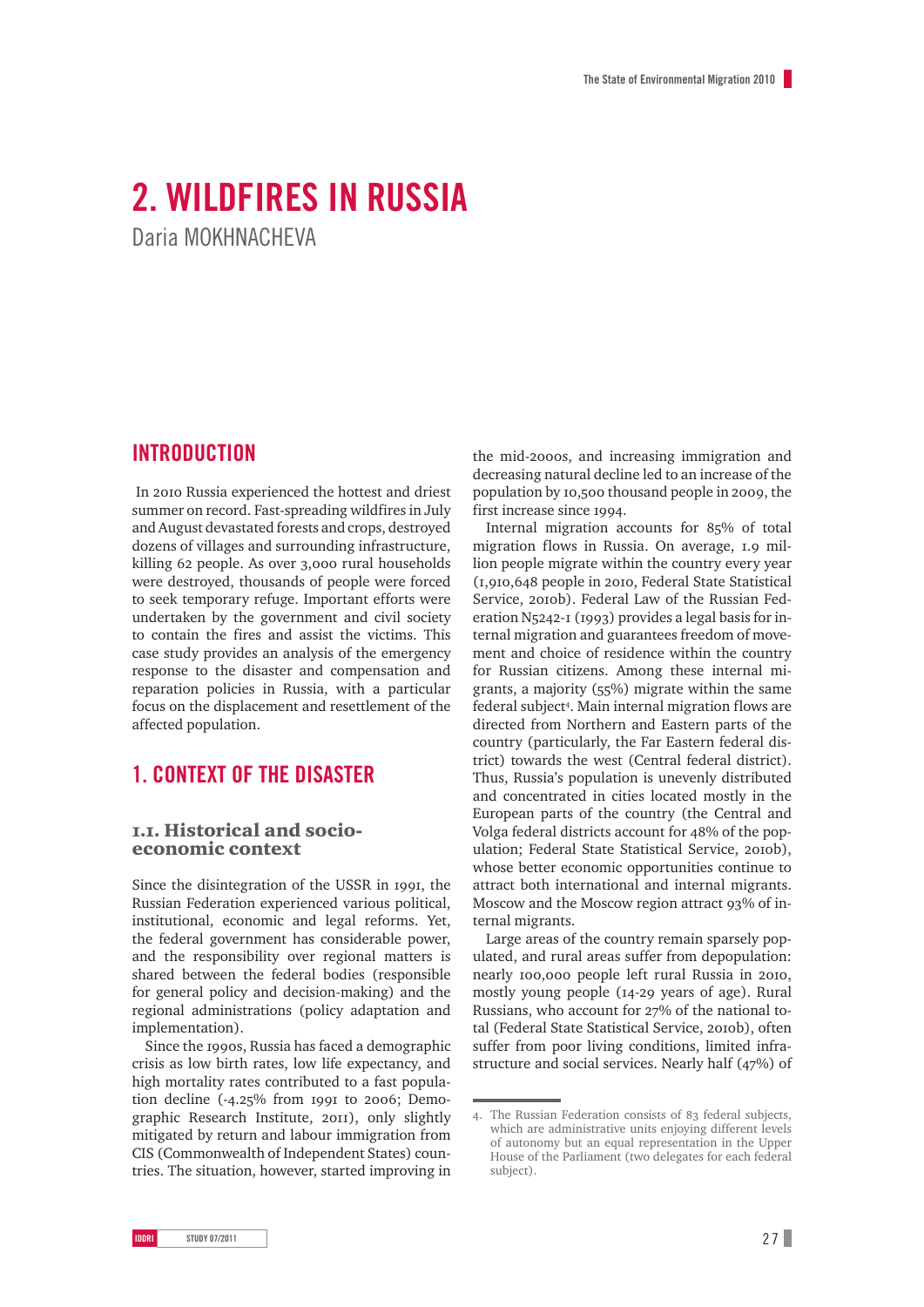

**Figure 1.** Government statistics on forest fires 1990-2010

Source: Blokov, 2010.

the rural population is older than 40, and about 14% is older than 65, which points at another demographic and social problem, as many elderly people live alone in harsh conditions in the countryside (Federal State Statistical Service, 2010b)

Considering existing demographic and socioeconomic problems, the government is currently working on the design of a new framework for the national migration policy for the 2012-2025 period, following the 2002 Presidential Decree, 'On the improvement of the management of the migration policy'. The project is aimed at harmonizing existing federal and regional legislation and addressing existing gaps in the legislation and the rights of the migrants, to facilitate and optimize migration flows and encourage economic modernization and development in the country. The draft document was to be examined in 2011 by the State Commission for migration policy (Federal Migration Service, 2011). In addition, a Framework for the demographic policy of the Russian Federation until 2025 (Presidential Decree N1351, 2007) contains specific clauses concerning support to the improvement of living conditions and infrastructure in difficult and less developed regions that currently suffer from migration outflows, as well as support to the relocation of people from regions with harsh environment and climatic conditions. Currently, a federal programme 'Zhilishe' ('Housing'; Presidential Decree 675, 2002) is being implemented to improve the living conditions and housing of the population. It includes initiatives to relocate people to better housing, and to provide new accommodation to displaced people, including those displaced by nuclear accidents and disasters. Additionally, a special programme is being implemented to close some old and isolated settlements in the Far Northern areas, with subsidies provided to

the residents to help them obtain housing in other towns or regions (Federal Law N 211).

#### 1.2. Geographical location and environmental characteristics

With an area of 17 million square kilometres, Russia occupies most of Northern Eurasia and is largely covered with biodiversity-rich, little-disturbed ecosystems, many of which are listed as globally significant by the World Wildlife Federation (WWF, 2010). Russia's forests cover an approximate area of 780 million hectares, representing 22% of the world's forest resources, and play an important role in the national and local economy (WWF, 2011, Global Forest Watch, 2011).

Wildfires present a major challenge with significant environmental and economic impacts that the Russian government has to confront on a yearly basis. Between 15,000 and 50,000 wildfires are recorded in the country every year, covering from 2 to 17 million hectares and destroying several hundreds of thousands hectares of forest and wood.

These figures vary greatly among regional and governmental agencies, ministries and research institutes, and from year to year, but there is a general acknowledgement of the fact that the total area covered by wildfires has increased over the last decade. According to the Russian Federal Forest Agency (Rosleskhoz, 2011), 90% of forest fires occur as a result of human activity, such as breach of fire safety regulations, negligence, as well as poorly controlled agricultural burning of land (a practice inherited from the Soviet times and still widely used accounts for 10% of wildfires). Natural causes, such as lightning, account for only 10% of forest fires. Peat from swamps that were drained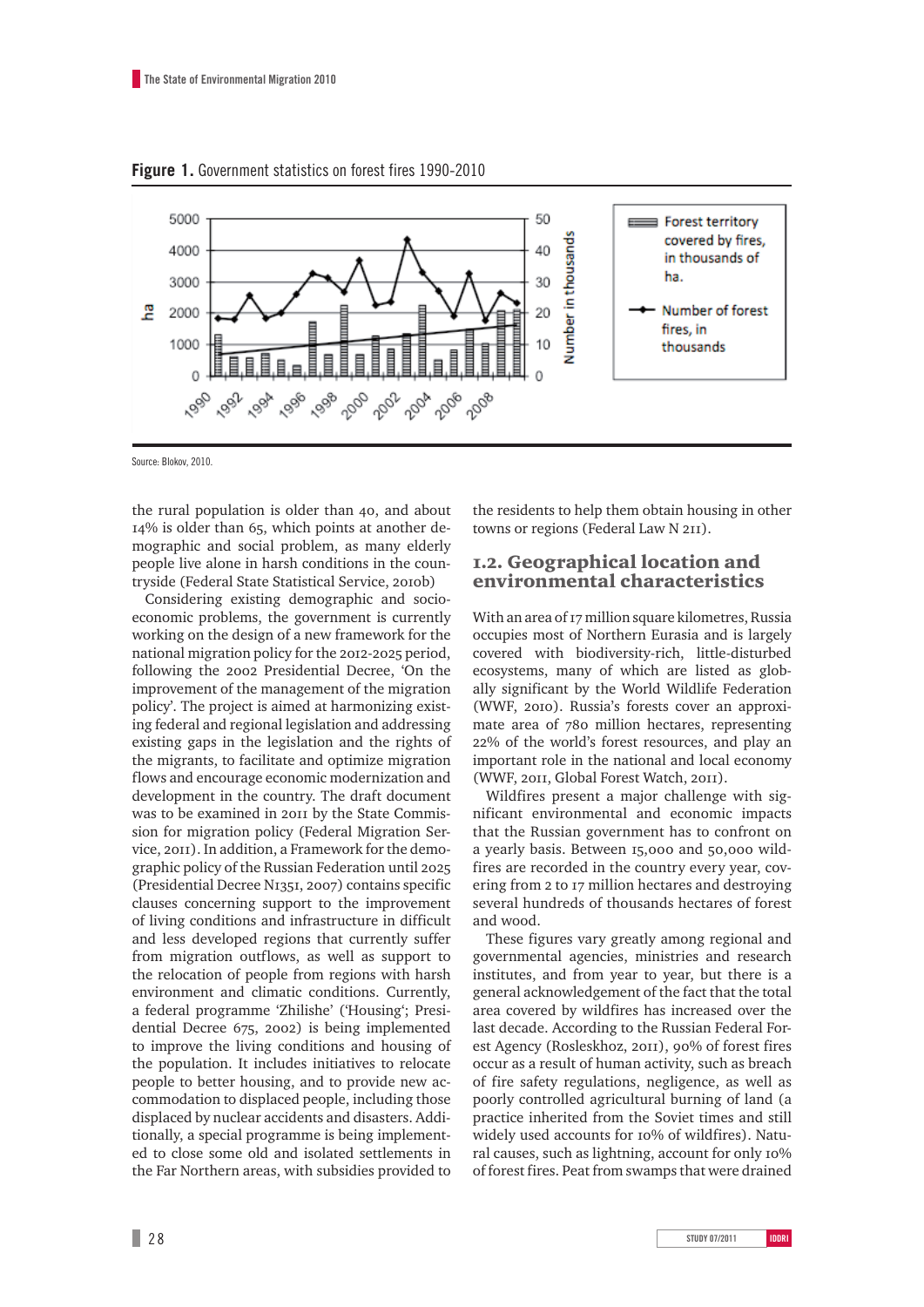

**Map 1.** Temperatures in Russia during heat wave in August 2010

Source: Reuters.

during the Soviet times constitutes another major fire hazard. Heat and low levels of humidity result in underground peat fires, which are harder and costlier to fight, and can have highly destructive ecological consequences and damage to human infrastructure. Most fires usually burn in vast, scarcely populated areas in Northern Siberia and the Far Eastern region, where fire-fighting efforts are limited because of difficulties of access, high costs and the near-absence of threat to the population. Wildfires that occur in more densely populated areas are generally contained effectively.

## **2. The disaster**

An unprecedented heat wave hit Russia in the summer of 2010. Several temperature records were set in the European part of the country. Throughout the entire month of July, Moscow experienced the hottest temperatures recorded in more than 130 years, topping 35 degrees Celsius. The west of the country suffered from its worst drought in decades, destroying crops, raising concerns about food security and economic growth in Russia, and forcing the government to impose a ban on grain exports, which markedly reduced world wheat supplies. Extremely hot and dry weather conditions resulted in intense and fast-spreading forest and peat fires as dry trees and peat caught fire easily. 19 federal subjects of the Russian Federation were affected by wildfires, mainly in the Western and Central parts of the country.

Some spring fires had already occurred in April and May, but regional authorities and the ministries in charge of forest protection claimed that the situation was under control by the beginning of the summer. Serious public, media and government concerns were only raised with the intensification of fires starting on July 29, when several villages were destroyed in the Nizhny Novgorod region within minutes. On July 31, the head of the Russian Ministry for Civil Defence, Emergencies and Disaster Relief (EMERCOM) admitted that the situation was 'complicated', and 30 people were reported to have died (Ministry for Civil Defense website, 2011). On August 2, the President of the Russian Federation, Dmitry Medvedev declared a state of emergency in seven regions, including Vladimir, Voronezh, Moscow, Nizhny Novgorod, Ryazan oblasts, and the republics of Mordovia and Mari El. Despite important efforts mobilised in the following days, new outbreaks of fire continued, and the death toll reached 50 by August 6. Starting August 12, the situation improved, and President Medvedev announced on August 20 that the crisis had been overcome. The fires were significantly reduced by the end of August, but were followed by a short new destructive wave of fires in the Volgograd region on September 2 and in the Altai territory (South Siberia) on September 8. Wildfires were almost completely extinguished by mid-September thanks to the efforts of professional fire fighters and volunteers. Some fires remained in the Far Eastern region and were put out by the third week of October (Ria Novosti News Service, 2010b).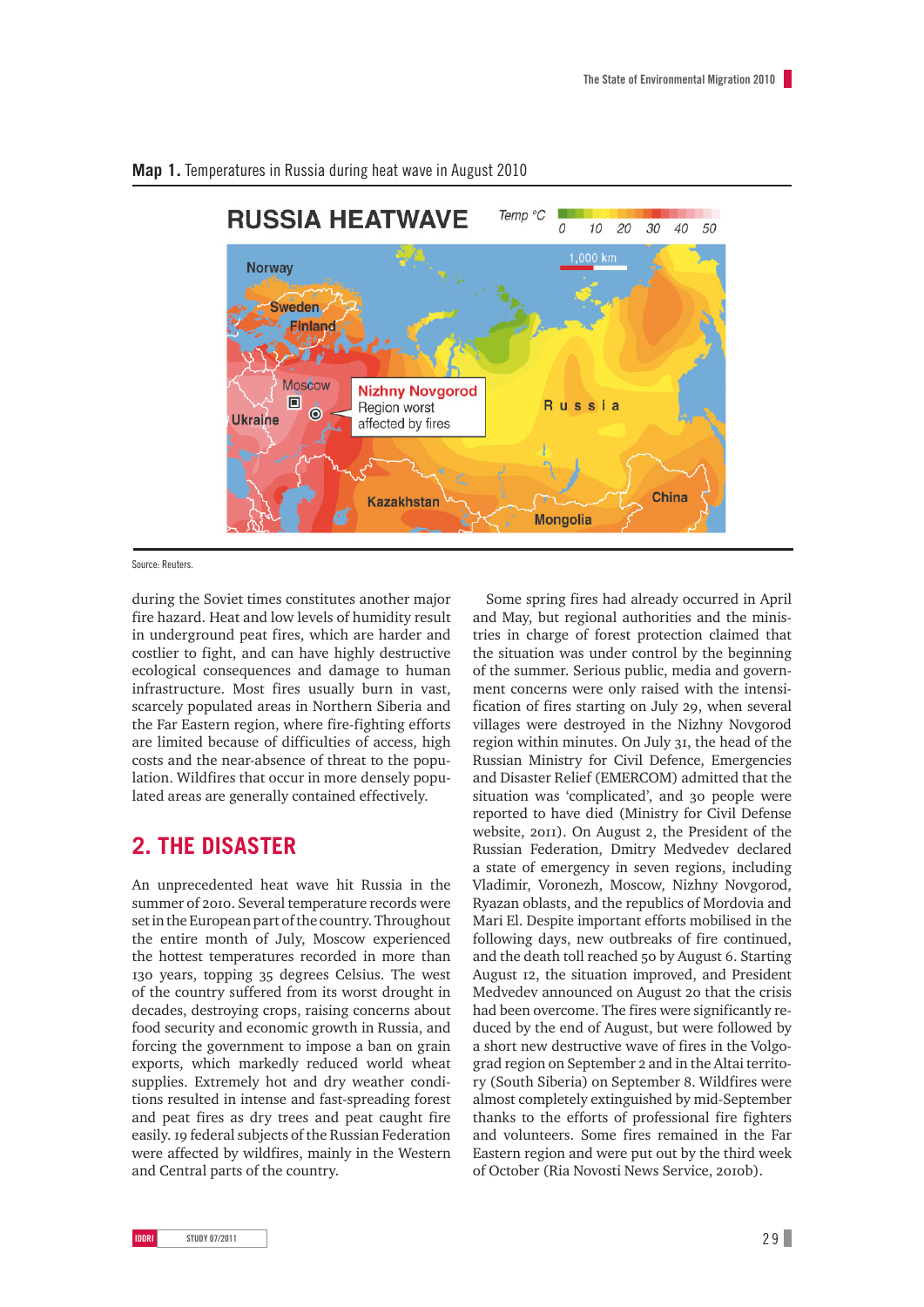According to the official figures of the Federal Forest Agency published in a report in February 2011, 32,000 wildfires occurred between the end of July and August 2010, covering a total area of 2.1 million hectares, and destroying 193,200 hectares of forest (Russia Federal Forest Agency, 2011). At the same time, by the end of August, independent Russian research institutes of the Russian Academy of Science had identified fires covering a total area of nearly 6 million hectares using advanced satellite technologies, while according to the Global Fire Monitoring Center wildfires had burned over 10-12 million hectares (Yabloko Report, 2010). Up to 400 new wildfires (200 on average) were recorded daily at the peak of the fire season from the end of July to mid-August.

The scale of the fires in the summer of 2010 was unprecedented and resulted in many casualties and material damage. According to official figures of the Ministry of Regional Development stated in October 2010, 199 settlements were entirely or partly burnt down and 3,180 houses destroyed. 62 people died in the fires, including 3 fire fighters. A total of 3,591 families were left homeless. Altogether, 7,237 people were affected, including 3,340 elderly people and 740 children (Ministry of Regional Development Report, 2010). Several industrial and military facilities were destroyed in the fires. A cloud of smoke stretched over 3,000 kilometres, enveloping several highly populated urban centres, including the capital, for several days. Pollutants, particularly carbon monoxide, were measured at two to three times maximum permission concentration levels, aggravating health problems. According to a report of the Ministry of Economic Development (BBC Russian, 2010), the heat wave in Russia increased the mortality rate five times, with 56,000 deaths more compared to the summer of 2009. According to Rosstat, the biggest increase in the mortality rate was recorded in the regions that were most affected by the fires, including Moscow region, Samara, Saratov, Ulyanovsk and Voronezh oblasts. Some residents of large cities, including Moscow, fled from the smog and heat and temporarily sought refuge in less affected regions – some went to their country houses, or to summer resorts in Russia or abroad (Interfax, 2010). Exact nationwide figures of voluntary and forced displacement caused by the fires and smog are not available.

Wildfires reached radiation-contaminated areas in the Bryansk region (close to Chernobyl), and got dangerously close to a nuclear research facility in the Nizhny Novgorod region and a nuclear fuel reprocessing facility in Chelyabinsk Oblast. The release of radioactive material into the atmosphere was feared, however no increase in radiation levels was detected in the region. (BBC Russia, 2010b).

The fires had a significant environmental impact as they reached natural protected areas, and destroyed some pristine forests, ecosystems and rare species of fauna. It is also estimated that the carbon emissions generated by the wildfires in 2010 amounted to 18% of Russia's annual GHG emissions, raising concerns about their current and future impact on the global climate and temperatures in the Arctic (Ria Novosti News Service, 2010b).

## **3. Response**

Three main phases can be distinguished in the area of disaster management. The first concerns prevention and preparedness – design and implementation of safety standards, elaboration of emergency plans, dissemination of information. The second level is immediate emergency response in the case of disaster (informing the public, evacuating the population, providing first aid, fire fighting). The third level comprises long-term reparations, compensation, and restoration of adequate living conditions and means.

#### 3.1. Legal framework for disaster management

The rights of Russian citizens in disasters are little elaborated and not detailed, and legislation pertaining to ecological disasters focuses mainly on preventive and safety measures, and responsibility for technological hazards and the liquidation of their consequences.

The responsibility to protect civilians, prevent disasters and manage their consequences is regulated by internal legislation in the Russian Federation, and is based mainly on two Federal Laws: Federal Law N68, dated 1994/12/21, 'On the protection of the population and territories from natural and technological hazards', and Federal Law N28, dated 1998/02/12, 'On civil defence'.

The two Federal Laws set out the general responsibilities and duties at different administrative levels (federal, regional and local), as well as the legal rights of civilians, and are complemented by additional regulations and guidelines at the federal and local levels. The general legal rights from which civilians benefit are stated in article 18 of the Federal Law 'On the protection of the population and territories from natural and technological hazards', and include the right for protection of lives, health and property by regional and local authorities in case of disaster, right for information, compensation and allowances, medical assistance,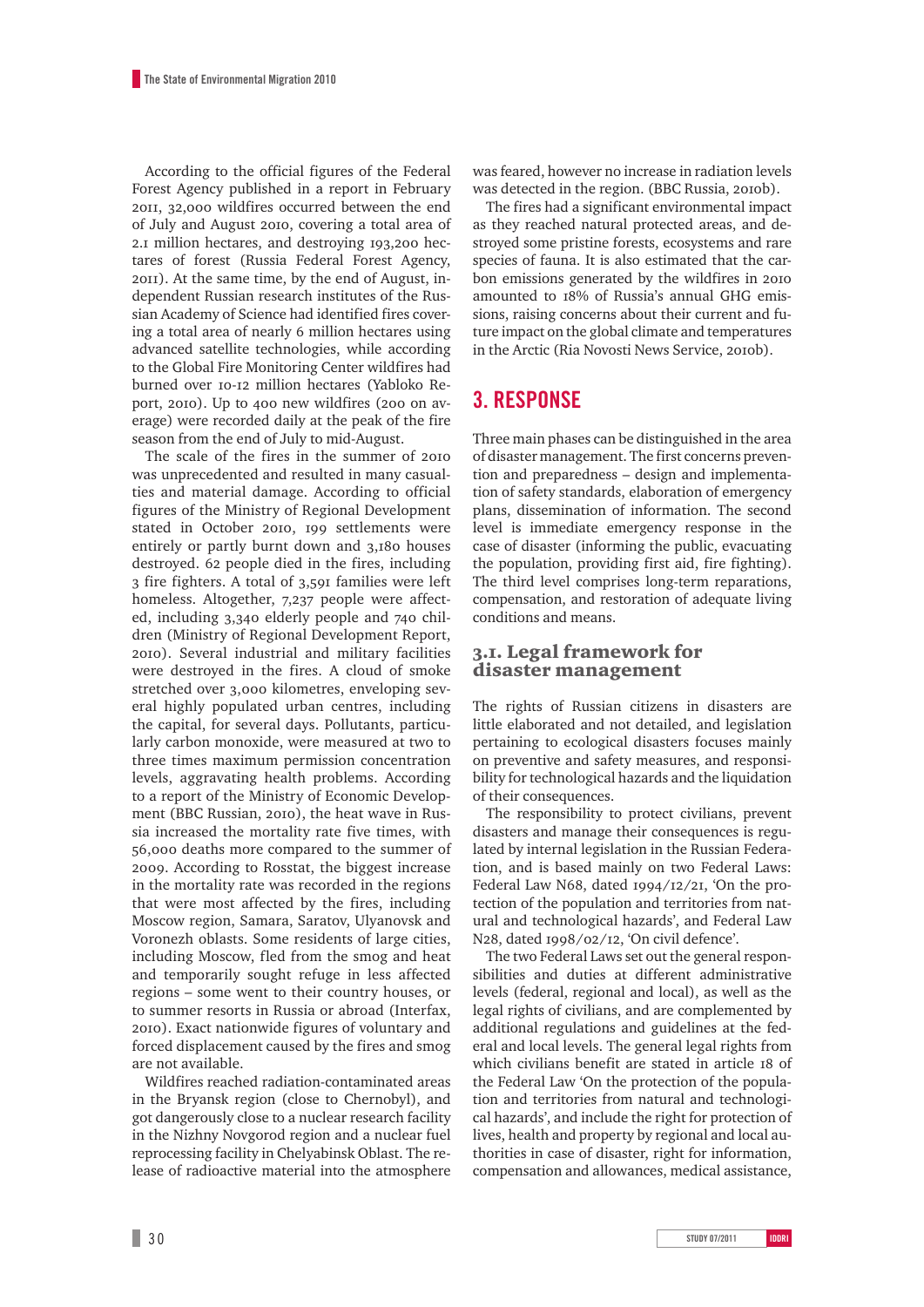and free social insurance. Meanwhile, the Federal Law 'On civil defence' provides the basis for the conduction of evacuation of the citizens in case of war or disaster, and assigns this responsibility to local governments.

Forest fire prevention responsibilities are set out in the Forest Code of the Russian Federation that came into force in January 2007 (Federal Law N 200-FZ, 2006). The new code decentralised the control over forest resources, and assigned the responsibility to prevent forest fires to private tenants and local authorities. At the same time, the staff of the forest fire fighting force was significantly reduced, the forest fire fighting air force 'Avialesokhrana' dismantled, and the task of fire fighting distributed between various smaller public and private companies.

The concrete implementation of regulations pertaining to disaster management falls on regional and local authorities (although according to Federal Law 'On the protection of the population and territories from natural and technological hazards', article 19, citizens also have some duties in disaster prevention and relief). However, as it became apparent that the regional governments failed to deal efficiently with the 2010 wildfire crisis, the federal government took over the management of the disaster on July 30, and the disaster management responsibilities were divided between various ministries and overseen by the Prime Minister and the President. The Ministry for Civil Defence, Emergencies and Disaster Relief, which is usually responsible for emergency response in disaster situations that threaten people's lives, took over fire fighting activities, and mobilised more than 160,000 people in fire fighting operations (including several thousands volunteers), whose efforts throughout the summer and autumn helped put out the wildfires.

#### 3.2. Evacuation and emergency response

Responsibilities for civil defence in Russian legislation include the provision of information to the population, the evacuation of the population and valuables to safe areas, the provision of shelter and of means of self-defence, and the provision of services, including medical assistance, first aid and accommodation. In theory, every administrative unit should have standard emergency plans for the evacuation of civilians in case of war or natural or technological disaster, as stipulated in the Federal Law 'On civil defence' (1998). Regional and municipal governments are expected to prepare and train the population, possess all necessary equipment and medical supplies, and organise and conduct evacuations. The Ministry for Civil Defence, Emergencies and Disaster Relief (EMERCOM) and the Ministry of Interior and the Defence Ministry provide troops to assist with evacuation, guarantee the safety of people, and maintain order. Existing guidelines, such as those issued by the All-Russian Scientific Research Institute for Civil Defence and Emergency Situations, describe the standard procedures for the management of evacuations, including the creation of special evacuation committees and units at designated points of departure and arrival, the specific duties of each actor involved, and the provision of transport, shelter and medical support.

The wildfires in 2010 demonstrated that not all municipalities were prepared for emergency situations. The residents of the rural settlements were usually informed about the necessity of evacuating by units of the EMERCOM or by the police that patrolled in the region. Evacuation was not always assisted, and the people were expected to leave their settlements on their own means. However, later on, buses were provided by the authorities for those who did not have their own transport. Some people refused to leave their villages, for fear of looting. Many elderly people died in their burning houses, as they had nowhere to go and were not ready to leave their homes (Argumenty i Fakty, 2010, Ria Novosti News Service, 2010b; Moscow Komsomolets, 2010). Some rural settlements were difficult to access because of poor infrastructure, which made evacuation difficult or sometimes impossible. A prisoner camp in the Republic of Mordovia could not be evacuated as the single railroad that connected it to nearby settlements had been dismantled in 2006 (Gazeta News Service, 2010a).

There are few available official statistics concerning the temporary resettlement of the victims and evacuees (it is unclear whether the evacuees were registered in the temporary camps), and most information comes from individual testimonies and investigative journalism. It appears that the provision of temporary shelter varied qualitatively and quantitatively across the regions. Many victims of the fires who lost their houses initially went to live with friends and relatives. Others were relocated to nearby settlements, where temporary shelter was set up in schools, sanatoria, hospitals and nursing homes. Residents of the village of Mokhovoe that burned down in the Moscow region on July 31 were relocated to a nearby Army barracks. In the Volgograd region, temporary resettlement camps were set up, offering three hot meals a day, medical and psychological care, as well as help with the recovery of lost documents and identification papers (Russia Region Press, 2010). In the Altai region,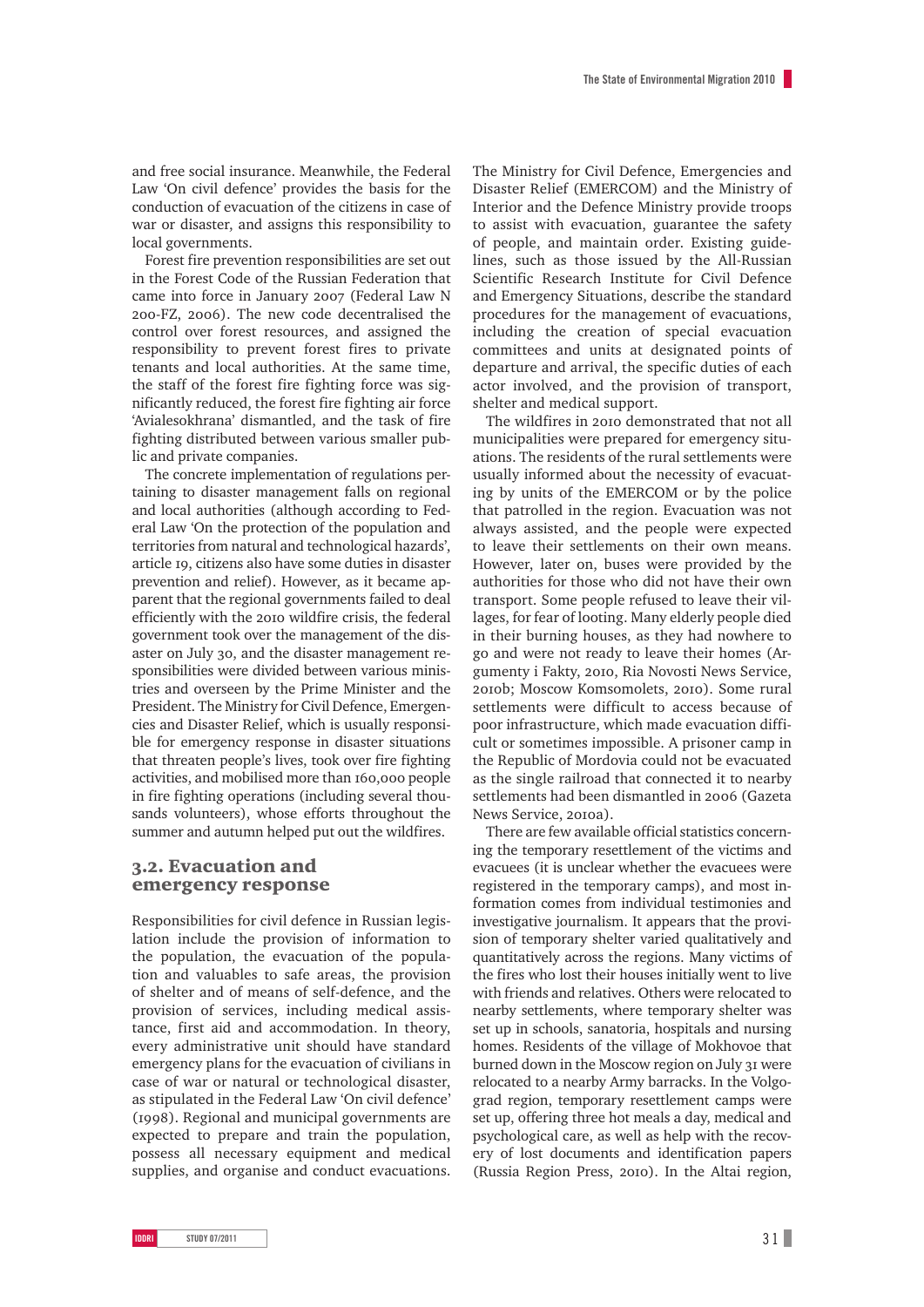60 people were temporarily accommodated in a local hospital, and some elderly people 'agreed to temporarily stay in nursing homes' (Russian Red Cross, 2010). Many citizens temporarily offered rooms in their apartments and houses to the victims – their offers were posted on the Ministry of Regional Development's website. Many displaced people were able to move into their new houses by the end of October, and the majority had moved by the end of November, although as reported by some journalists, some people who did not qualify for new housing had to stay in their temporary shelter, often unfit for the region's harsh winter climate. It appears that the victims were not always satisfied with the way evacuations were conducted. Some complained about the lack of assistance, others about the fact that they were kept in the temporary shelters with little available information, and could not return home for lack of transport. Some reported insulting treatment by government officials (Rosbalt News Agency, 2010).

Medical assistance was provided by the Ministry of Healthcare and Social Development and the EMERCOM. According to the Ministry of Healthcare and Social Development's website, 1,652 victims of wildfires received free medical assistance in August and September: the majority received outpatient assistance, and about 140 were hospitalised (Ministry of Health and Social Development, 2010 and Ministry of Regional Development, 2010a). Special medical units were created to provide medical assistance to fire fighters. A medical train circulated in the regions affected by the wildfires carrying doctors to assist victims, volunteers and fire fighters.

Other services made available to the victims included social and psychological support, as well as assistance with administrative matters. Education services were provided from September for all temporarily resettled children, either through the organisation of classes in the places of temporary accommodation, or via the provision of transport to local schools.

#### 3.3. Compensations, reparations and costs

According to article 18 para. 1 of the Federal Law 'On the protection of the population and territories from natural and technological hazards', all citizens are entitled to compensation for lost property in the event of natural disaster. The actual amounts of compensation and allowances are, according to the same article, para. 2, 'to be defined by the legislation of the Russian Federation and the legislation of the [federal] subjects of the Russian Federation'. In practice, however,

the insurance and compensation policies proved inefficient (Kremlin stenographic report, 2010). As highlighted by President Medvedev at a meeting on October 13, only 16% of the houses that burned down were insured. The amount of compensation for wildfires in 2010 had to be determined on an ad-hoc basis by the ministries and local governments. Every person qualifying for compensation received 10,000 Rubles (roughly 330 USD or 240 Euros) soon after the fires, enough to cover initial expenses (clothes, sheets, food). Retired people received an additional 25,000 Rubles. In addition, early in August, the government promised 200,000 Rubles to each victim for the loss of personal goods (paid jointly from the federal and regional budgets), and families of the deceased received 1 million Rubles. Those who lost their houses were entitled to either a financial compensation up to 2 million Rubles, accommodation in existing houses, or a new house built by the government. According to the statistics of the Ministry of Regional Development, most of the families (2,202) opted for new houses, while 1,061 families opted for monetary compensation, the amount of which was based on the cost of the property lost, calculated on average real-estate prices in the region concerned. Only 139 families chose to move to existing houses in other towns (Kremlin stenographic report, 2010). Although precise figures are not available, media reports suggest that some were helped by the government, but it is probable that many chose their new place of residence independently, and some might have moved to other regions (a right guaranteed through the Federal Law N5242-1 'On the right of Russian citizens to freedom of movement and choice of residence within the Russian Federation').

From September to November 2, 145 new houses were built under the supervision of the Ministry of Regional Development, and the last evacuees in the Volgograd region and Altai krai were able move in on November 30. The houses were often built in the original settlements to satisfy the demands of the victims, and followed the original street-plans (Vesti News Service, 2010). According to the construction plans published on the Ministry of Regional Development's website, 79 settlements were rebuilt, out of the 199 reported as destroyed. However, the Minister of Regional Development had announced mid-August that some of the original settlements could not be rebuilt: their residents therefore received apartments in nearby towns, or new houses constructed in nearby reconstructed settlements. As an example, the village of Verkhnyaya Vereya, in the Nizhny Novgorod oblast, which was entirely destroyed on July 29 with 341 houses burned down, was reconstructed in September,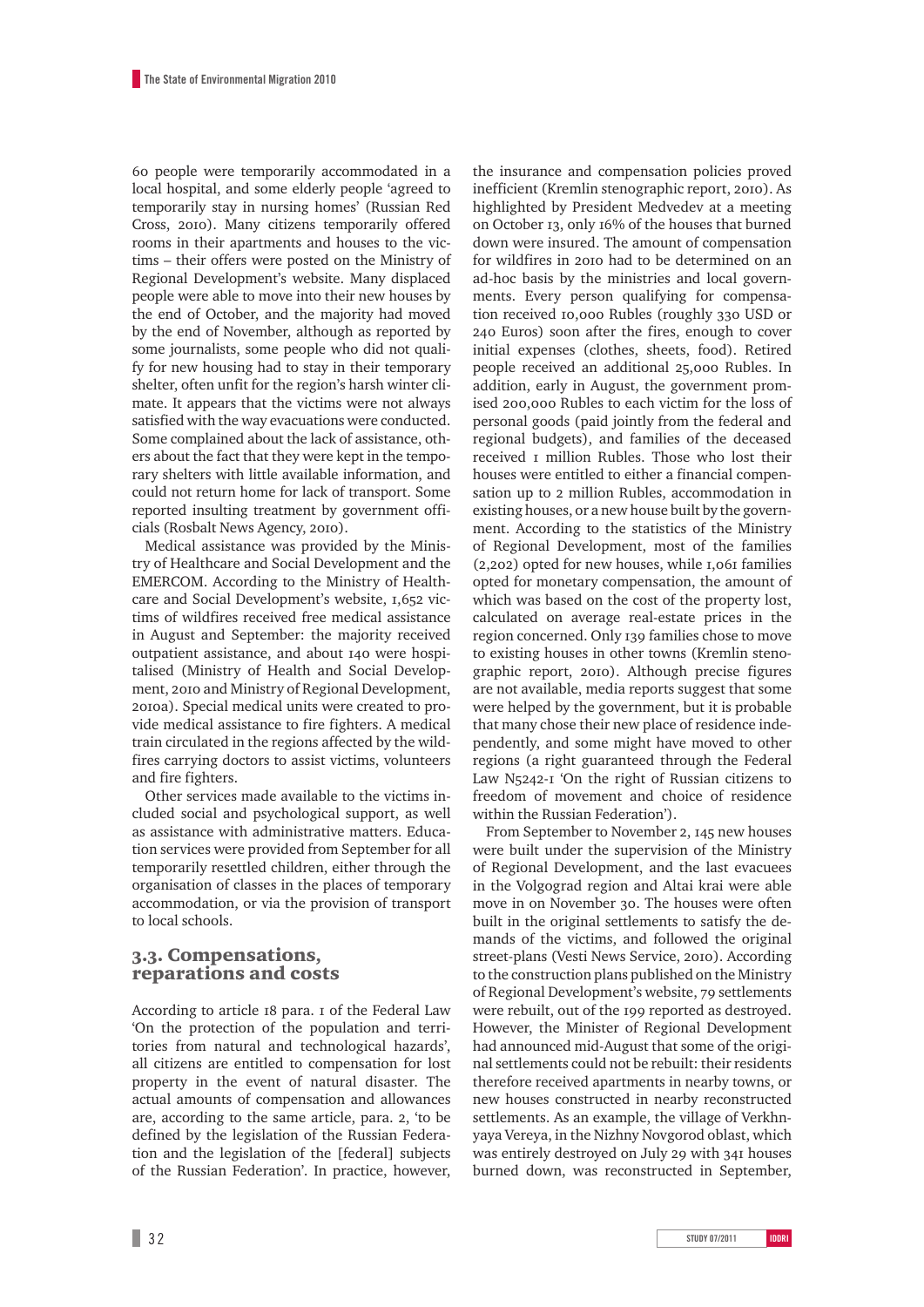and 60 additional houses were built to host people from nearby settlements that had been destroyed. The residents of the village of Mokhovoe, located in the Moscow region, where 15 residential buildings burned down, were relocated to a nearby village Beloomut, where 150 new individual houses had been constructed for the fire victims (Ministry of Regional Development, 2010b).

Following the request of the President, the infrastructure in the affected rural settlements was improved. Gas was provided to 19 settlements, and important social services introduced with the construction of maternity clinics, a nursery for 120 children, a playing field, playgrounds, shops, and a post office. The Ministry of Regional Development had further plans for the construction of additional social facilities (such as maternity houses, healthcare centres, schools, sports centres, art houses), roads, and electrical networks up to the end of 2011. According to the figures of the Ministry, by October 13, 10,933 billion Rubles (US\$ 358 million, 264 million Euros) had been distributed by the federal government and sent to the regions to finance material aid and reconstruction works (Ministry of Regional Development, 2010c)

#### 3.4. Public response

As is often the case following major sudden humanitarian disasters, the wildfires galvanised civil society, resulting in various acts of solidarity and assistance. Many volunteered to fight fires that encircled settlements and wildlife reserves. Youth political parties, churches, NGOs, such as the Russian and the Estonian Red Cross, businesses, and individuals from all over the country collected and donated clothes, furniture, and electrical equipment to the victims who had lost all their possessions. As mentioned above, some people offered accommodation, and some owners of hotels provided rooms for temporary shelter. More than 40 large national and international companies donated funds for relief and reconstruction, and some companies made contributions in-kind (for instance, Samsung provided 2,000 televisions for the affected families) (Kremlin stenographic report, 2010).

The international community also provided assistance. Fourteen countries sent staff and equipment to help with fire fighting operations. Some countries raised funds (such as Switzerland, which contributed 360,000 Euros); some offered rehabilitation programmes for victims and helped in the construction of the new houses. The International Federation's Disaster Relief Emergency Fund (DREF) provided CHF 111,772 (US\$ 144,00, 101,000 Euros) to the Russian Red Cross for humanitarian aid to affected families (Relief Web, 2010).

The role of the media and the Internet was crucial in raising public awareness, complementing official figures that often understated or even played down the facts, denouncing the lack of political response and cases of social injustices, during the crisis and throughout the reparation period. Information and advice on how to help were posted on personal blogs, and helped mobilise public action.

## **4. Analysis and implications**

#### 4.1. Criticism of the government response and policy

The main criticisms directed at the government concerned the failure to prevent the fires, which were aggravated by a slow, poorly coordinated and under-financed response. Many environmental NGOs and experts condemned the reforms of the Forest Code conducted by then President Putin in 2007, which resulted in spending cuts, the decentralisation and the dismantling of a forestry management and fire control system that had functioned effectively for decades, with professional, t rained fire fighters and appropriate ground and air equipment. Following the 2010 summer disaster and these criticisms, President Medvedev requested to review the Forest Code and increase the budget allocated to protection from wildfires. Some proposals were reviewed and amendments accepted by the State Duma in December 2010 (Federal Law N 422, 2010), and the Federal Forest Agency presented additional proposals for amendments of the Code in February 2011, which essentially consisted of restoring the controls over the protection from fire to the Federal Forest Agency, increasing the staff and designing an efficient monitoring and warning system.

Negligence and failure to implement regulations by responsible authorities were another important cause of the disaster and of the extent of its consequences. Prime Minister Putin fired the head of the Federal Forest Agency, who had played down the extent of the fires at the beginning of the summer and claimed that the situation was under control. A new presidential decree in August, 'On additional measures for the prevention and liquidation of the emergency situation, related to fire safety' attributed personal responsibility to the governors for fire prevention and liquidation, and compensation to the victims. On September 4, the President requested the Prosecutor-General to conduct an investigation on the unpreparedness to manage wildfires among local authorities, who had not reacted to the disaster in a timely manner, and did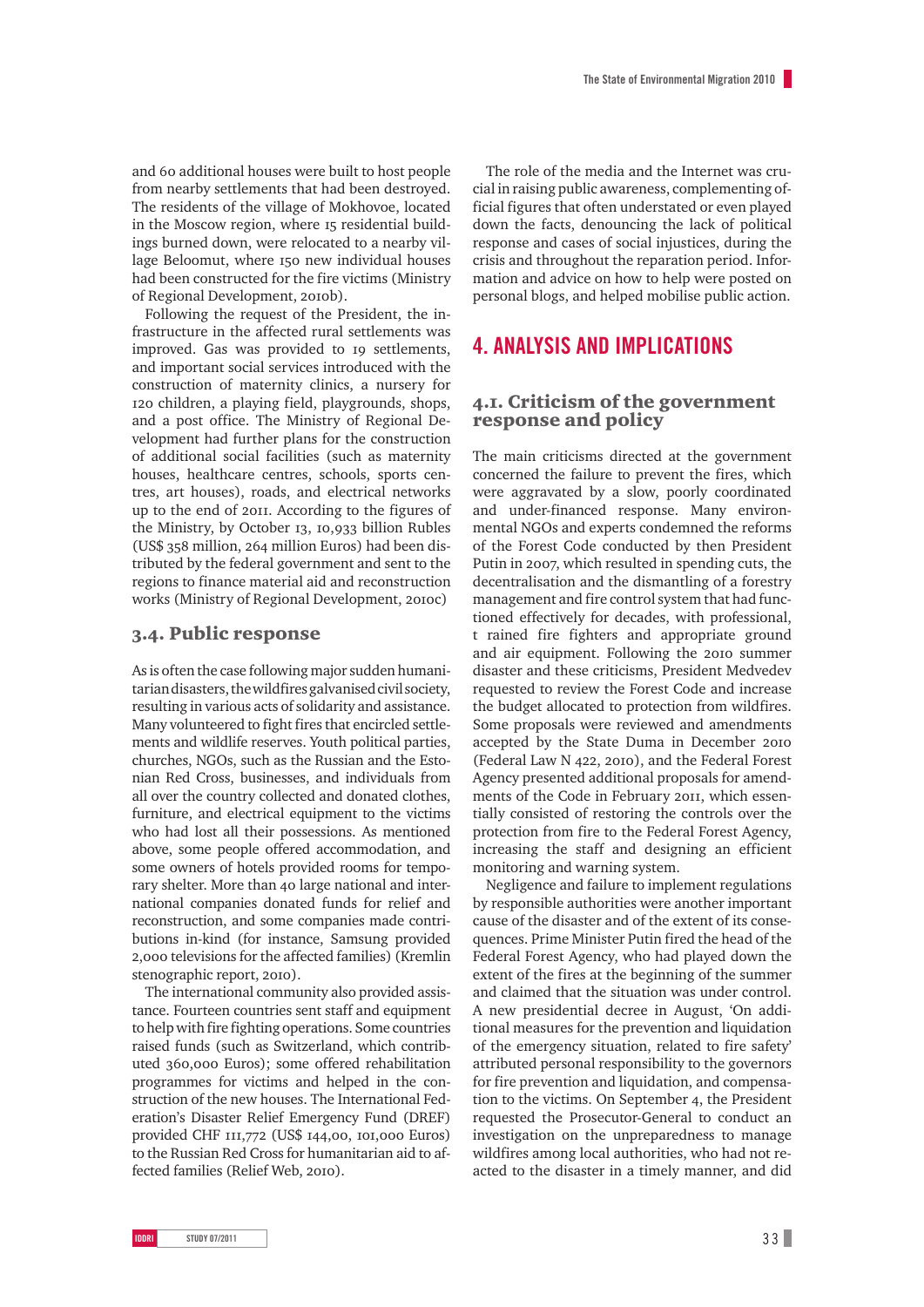not implement existing regulations on disaster prevention and emergency evacuation plans. Local authorities were accused of dereliction of duty and legal proceedings were initiated against some members of regional administrations, including in Moscow and Ryazan oblasts (Gazeta News Service, 2010b and 2010c).

The allocation of compensation and the reparation process also sparked many questions and criticisms. First, not all victims of wildfires qualified for compensation. Owners of houses that burned from ground fire (caused by agricultural burning) or fires that occurred outside of the peak period, or in regions that were not declared as threatened, were not entitled to compensation. Those who could not provide a proof of residence for lack of registration documents were also forced to open legal proceedings, and some had to continue residing in temporary shelters in poor living conditions. Mass media regularly denounced compensation injustice and housing problems, which led to official investigations by the Investigation Committee of the Russian Federation in May 2011 (Ria News Service, 2011).

According to the official figures, of the 3,591 families that had been left homeless, only 3,402 received new housing or indemnity. Thus, 189 families seem not to have received any form of compensation. The reasons for this are unclear, but this figure perhaps includes the 150 owners of burned property that had not been found, as reported by the Minister of Regional Development. These owners had perhaps moved to another region prior to the fires and did expect to be compensated.

Some beneficiaries of compensation complained about fraud, as their new housing turned out to be smaller than their initial property. Moreover, the quality of the new hurriedly built houses was not always appropriate for the local climate. It became evident at the beginning of the winter that the thermal insulation of the new houses was poor, and the heating system was not powerful enough to heat the houses, or too costly for the elderly. Some new settlements were built in swampy areas, which could affect residents' health and comfort. Those who complained were reportedly insulted by local government officials (Radio Free Europe, 2010, Rosbalt News Agency, 2010).

Some people did not always have a choice despite the initial offers of various compensation schemes by the federal government: most elderly people were resettled in new houses and were not offered financial compensation as an alternative, on the grounds that they would be more exposed to fraud if they tried to rebuild their houses without the government's help. According to the testimony of the residents of the village of Mokhovoe, they were not given a choice, and were relocated to new individual houses on the outskirts of a nearby village (Beloomut; Bigg and Kirilenko, 2010). In fact, many of the fire victims would have rather returned to their settlements, to which they were emotionally attached. Many, especially older people, who previously lived in apartments, were not ready to look after a house, which would be physically more demanding and more costly to maintain.

All told, the disaster pinpointed many legislative and institutional gaps in the management of emergency situations in Russia, as well as organisational weaknesses and a lack of professionalism at many levels of the country's administration.

#### 4.2. Displacement and Resettlement

The disaster led to the resettlement of a section of the affected population, and governmental decisions and action in the aftermath of the disaster seem to have greatly shaped the patterns of displacement. Migration theory often refers to urbanisation processes, as difficult living conditions, natural hazards and a lack of job opportunities push people from rural areas to urban centres with better possibilities, services and infrastructure. It is possible that the wildfires and the destruction of settlements resulted in the departure of some people from rural areas to larger Russian cities. Younger families may have indeed been tempted to seek better opportunities in urban centres. But about a third of the victims preferred to take the financial compensation offered by the government, and there is no information on their subsequent movement and place of residence.

However, two thirds of the victims chose to move into the houses built by the government, which means in most cases that they remained in or close to their original settlement. Nearly half of the affected population were elderly and were not ready to leave the region with which they were familiar to start a new life elsewhere. At the same time, the compensation schemes designed by the government made it more economically advantageous to opt for new houses rather than to accept financial compensation, and in this sense the government perhaps encouraged a return policy within the affected population through promises of better housing and improved infrastructure and services. Such a view squares well with regional development policy, which has been designed to reverse the depopulation of rural areas.

While few people moved great distances as a result of the fires, much short-range displacement occurred. For example, official statistics show that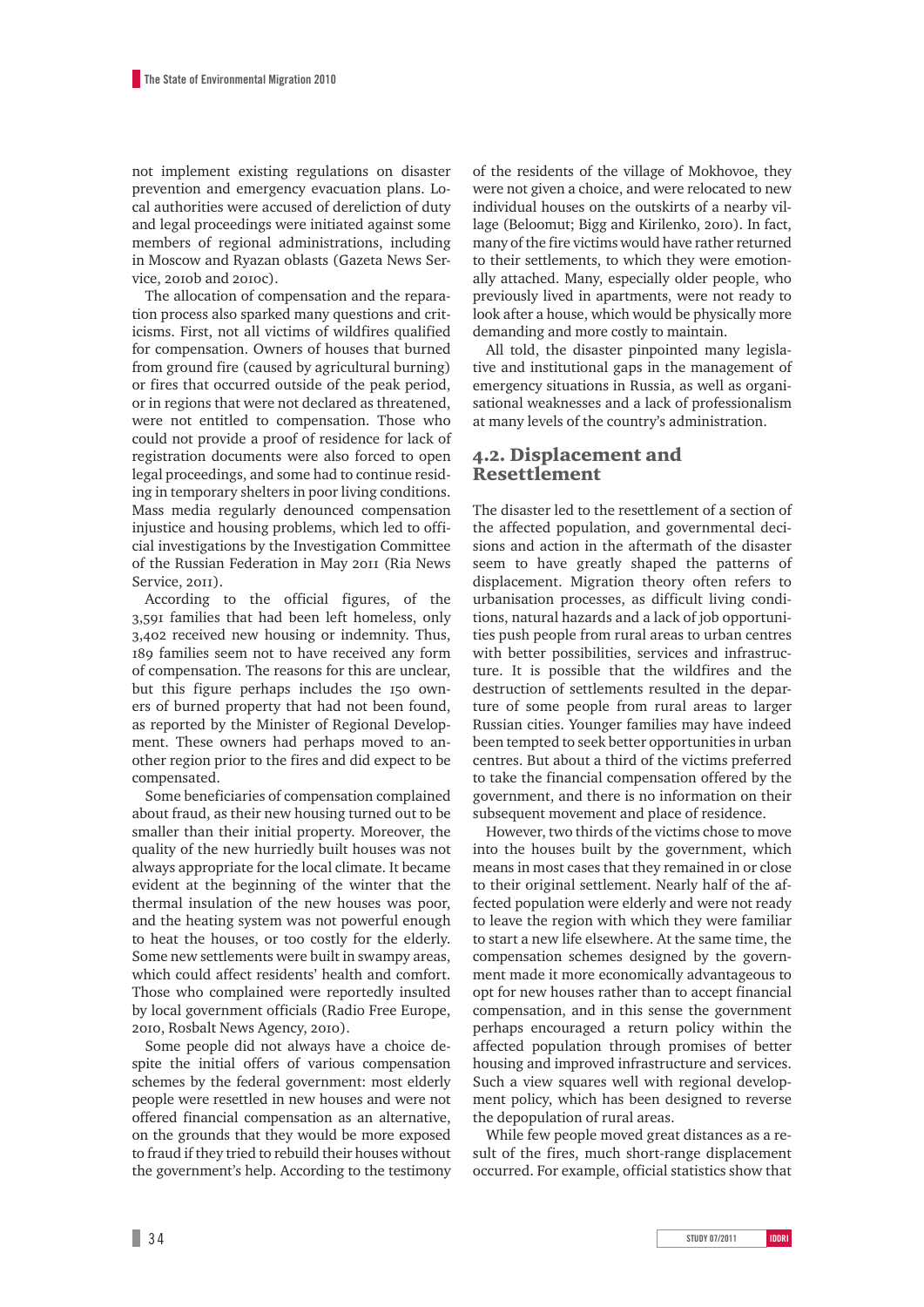only 79 settlements have been restored out of the 199 initially reported as having been destroyed (Ministry of Regional Development, 2010b). Consequently, more than half of the settlements that burned down were abandoned. The reasons for this are not stated, but in some cases the government claimed that certain settlements could not be repaired, and new houses were built in nearby locations (it is not clear whether the residents were consulted prior to the decision and whether or not they agreed with it). In some cases the abandonment of settlements may have been a result of social modernisation policy: in October 2010, the Minister of Regional Development Victor Basargin requested the President's permission to examine the possibility of relocating the residents of very small isolated settlements to larger villages, where they could benefit from better social facilities and services, and find employment opportunities. This project was suggested to be implemented as part of the federal target programme 'Zhilishe'. Additionally, this would also reduce the costs of roads and infrastructure maintenance, and limit the vulnerability of the population in case of wildfires. According to the Ministry for Regional Development (Ministry for Regional Development videoconference, 2010), the population supported this policy and relocations have started in the Vladimir oblast. This policy again seems to have encouraged rural development, rather than an urbanisation process.

Overall, it seems that population displacement was limited and rather tightly controlled by the Russian government, which perhaps used the opportunity to support a policy encouraging the development of rural areas and preventing their depopulation.

## **Conclusions and recommendations**

Despite potentially good intentions, the way compensation and resettlement were planned, organised and implemented can legitimately be criticized. Choices were sometimes imposed upon the victims, some social injustices occurred, and work was conducted too hastily and with little consideration of the actual needs of the population.

Another criticism concerns the long-term implications of the disaster. As President Medvedev acknowledged, the heat wave that hit Russia in 2010 may have been an illustration of the effects of climate change and a hint of the challenges to come. Judging by the trends of the last decade, wildfires are likely to become more destructive every year. As a result, rebuilding burned houses and infrastructure is not a sustainable policy, and further displacement of the population to more developed and less vulnerable areas may be a better solution.

Given people's reluctance or incapacity to abandon their homes and lifestyles on the one hand, and the risks of depopulation and loss of control of vast swathes of the country's territory on the other, the government will have to address the issue through a more sustainable approach. This would include increasing the resilience of the population, through stronger preventive, warning and protection systems, improved implementation of evacuation procedures and appropriate legal and institutional frameworks (including the revision of the Forest Code). Investments required for these adaptation measures will certainly be less than the cost of annual reparation and emergency response.

Where resilience cannot be built, voluntary migration can prove to be a positive adaptation strategy and reduce the vulnerability of the population (as well as reducing fires, most of which are caused by human activity and negligence). However, this would require appropriate conditions and mechanisms that would facilitate the relocation and the integration of people to new areas. These conditions and mechanisms could include improved infrastructure, subsidies to acquire housing in a new location, help with transport, help with integration into the local community, taking into account the fact that many of the people concerned are elderly or unemployed and thus have special needs. This would require an appropriate legal and administrative support, and therefore a revision of existing migration legislation. Some of these gaps have already been registered in the above-mentioned draft document for the new framework for the migration policy for 2012-2025, but the concrete policies and mechanisms would need to be further elaborated and described in greater detail in binding legal documents and guidelines. A few programmes already present in Russian legislation under the umbrella programme 'Zhilishe' (such as subsidies to people moving out of the Far Northern regions), could be used as a model for a resettlement and regional development policy supporting internal migration from wildfire-prone regions to safer areas.

Migration and development policies could well complement each other and improve the conditions of the population in the face of environmental hazards, through the assisted relocation of people to settlements with better infrastructure for protection from wildfires, transport and communication. Better employment opportunities available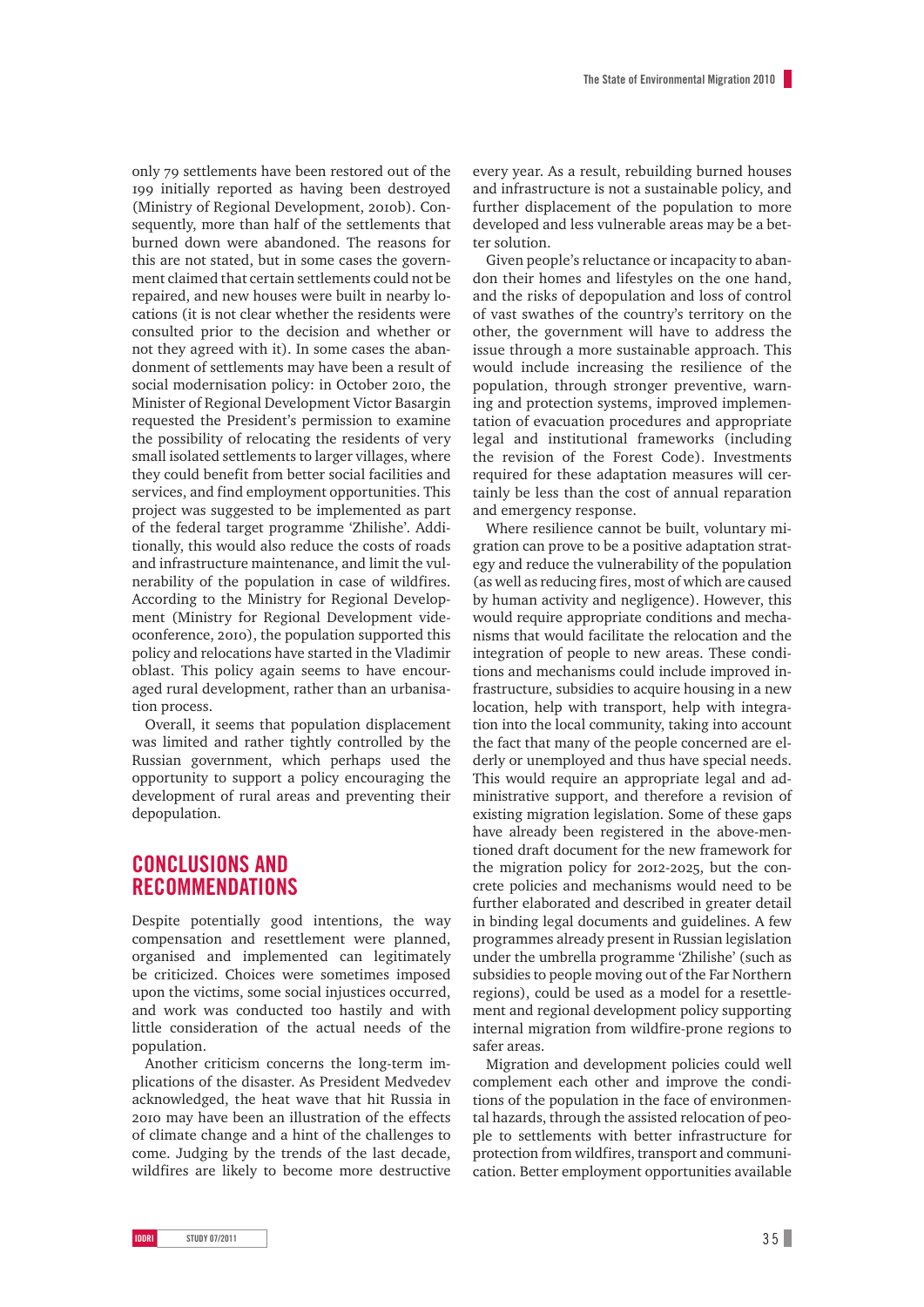in larger settlements and regional urban centres could help improve the livelihoods of rural residents. As for now, many make a livelihood from forest ecosystem services such as wood, berries, hunting: better employment opportunities would therefore make them less dependent on their immediate environment and more resilient to future disasters. The development of regional settlements and towns would at the same time help reverse current migration flows, reduce the pressure on larger urban centres in the west and centre of Russia, and perhaps even attract new migrants to the new modernised areas.

More generally, this case helps illustrate the complex relationship between natural disasters, migration and development, as environmental disasters can influence trends in population displacement and regional development, but can at the same time be mitigated through appropriate migration and development policies. Therefore, environmental factors and risks should be considered in both migration and development policy, and disaster prevention and relief policies should integrate migration and development as possible adaptation strategies. There is a great potential for improvement of Russian legislation and policies in this domain.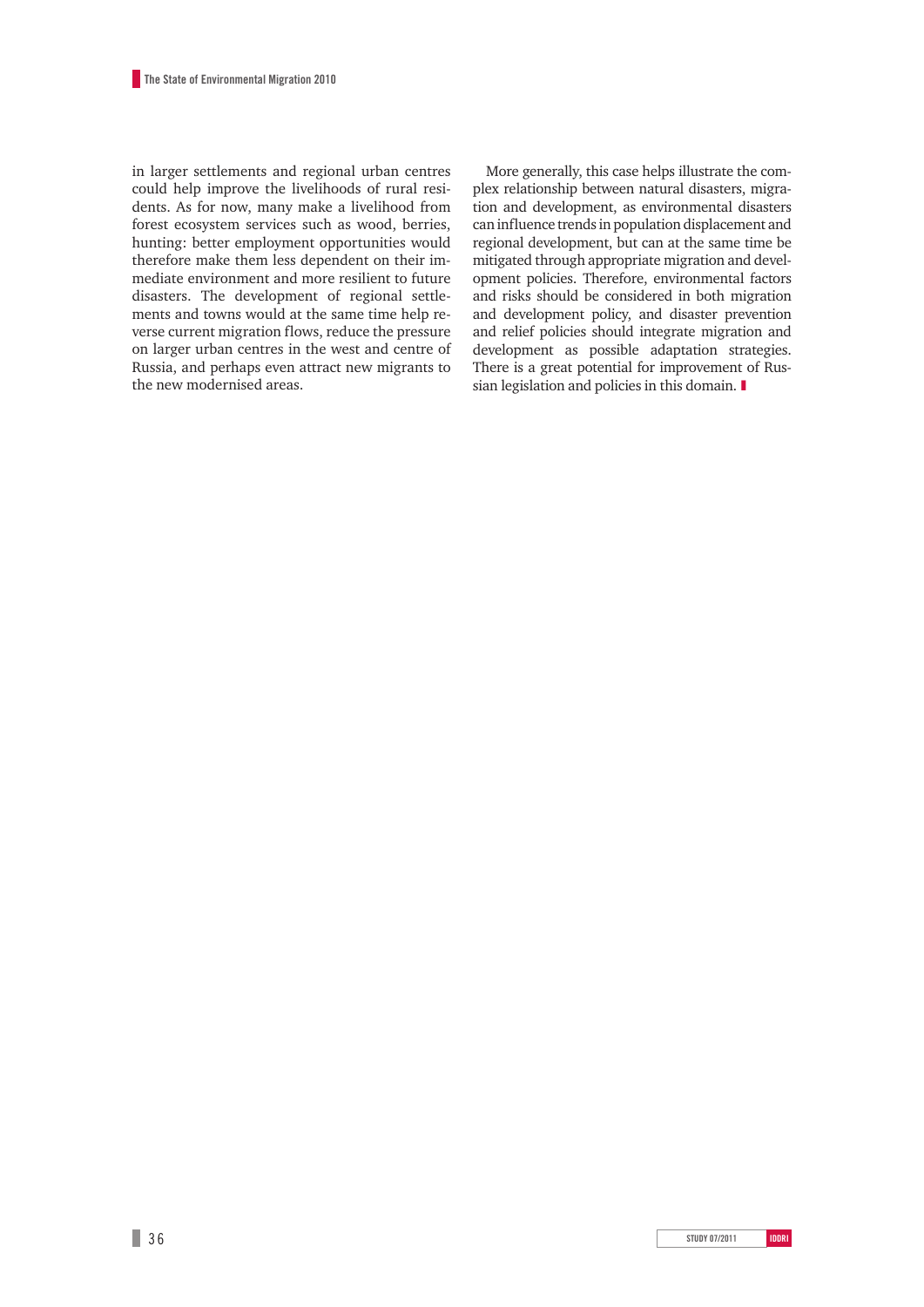### **BIBLIOGRAPHY**

Argumenty i Fakty, 2010. "Russia in fire. The disaster is destroying entire villages". Accessed at http://www.aif.ru/ society/article/36523 on August 11, 2011.

BBC Russia, 2010. "Russia Deaths Toll". Accessed at http:// www.bbc.co.uk/russian/russia/2010/10/101008\_russia\_ deaths toll.shtml on August 10, 2011.

BBC Russia, 2010b. "Russia combats wildfires in Chernobyl radiation zone". Accessed at http://www.bbc.co.uk/news/ world-europe-10938215 on August 10, 2011.

Bigg, Claire and Anastasia Kirilenko. "In Burned-Out Russian Villages, Promise Of New Homes Fails To Comfort Victims" Aired on Radio Free Europe, October 5, 2010. Accessed at http://www.rferl.org/content/Burned\_Out\_Russian\_Villages\_New\_Homes\_Fails\_Comfort\_Victims/2176168.html on August 15, 2011.

Blokov, I. P. 'Situation with wildfires in Russia'. Russia: Greenpeace, 2010.

Bobylev, N. 'Environmental Change and Migration: Governmental Compensation Policies to Natural Disasters Victims and Urbanization Process: A Case Study of Wildfires in Russian Federation in 2010'. Bielefeld: COMCAD, 2011.

Cassidy, K. 'Russian Forest Fires, Security, and Record Heat', in ICE Case Studies, No. 222, 2010. Accessed at http://www1. american.edu/ted/ice/russia-fire.html on August 15, 2011

Demographic Research Institute, 2011. Demo-

graphic Situation in Russia, 1992-2010. Accessed at http://www.demographia.ru/eng/articles/index. html?idR=71&idArt=1928 on September 29, 2011.

Federal Law of the Russian FederationN 68, dated December 21, 1994 'On the protection of the population and territories from natural and technological hazards'

Federal Law of the Russian Federation N 28, dated February 12, 1998 'On civil defence'

Federal Law of the Russian Federation N 200-FZ, dated December 4, 2006. (entered into force January 1, 2007) 'Forest Code of the Russian Federation'

Federal Law of the Russian Federation N 422, dated December 29, 2010 'On amendments to the Forest Code of the Russian Federation and relevant legal acts'

Federal Law of the Russian Federation N5242-1, dated June 25, 1993 'On the right of Russian citizens to freedom of movement and choice of residence within the Russian Federation'

Federal Law of the Russian Federation N 211, dated July 17, 2011 'On housing subsidies for citizens moving out of the settlements that are being closed down in far northern regions'

Federal State Statistical Service of the Russian Federation, 2011. Main Indicators: Russian Population. Accessed at http://www.gks.ru/bgd/regl/b11\_12/IssWWW.exe/stg/ d01/05-01.htm on August 10, 2011.

Federal State Statistics Service of Russia website, 2010. Population and migration in the Russian Federation in 2010. Accessed at http://www.gks.ru/bgd/regl/b11\_107/Main. htm on August 10, 2011.

Fermin, A., Molofikova, I. 'Environment and Migration in the Volga River Basin (Russian Federation)'. Each-For Case Studies, 2008.

Gazeta News Service, 2010a. "They will burn there alive" Accessed at http://gazeta.ru/social/2010/08/10/3406362. shtml on August 10, 2011.

Gazeta News Service, 2010b. "Following the death of people in a fire in the Moscow region a legal case is opened against government officials for dereliction of duties" Accessed at http://www.gazeta.ru/news/ lenta/2010/09/13/n\_1546540.shtml on August 10, 2011.

Gazeta News Service, 2010c. "The Public Prosecution Office suspects government officials in Ryazan of dereliction of duty following the fires" Accessed at http://www.gazeta.ru/news/ lenta/2010/09/13/n\_1546733.shtml on August 10, 2011.

Global Forest Watch, 2011. *Russia: Initiatives*. Accessed at http://www.globalforestwatch.org/english/russia/index. htm on August 10, 2011.

Goyzman, Asya. "Cottage in a village" Video report for Ren TV, December 16, 2010. Accessed at http://www.youtube.com/ watch?feature=player\_embedded&v=Kyuuu61D3m0 on September 6, 2011.

Greenpeace, 2010. "Forest Fires 2010: A miser pays twice". Accessed at http://www.greenpeace.org/russia/en/news/ forest-fires-2010-a-miser-pay/ on August 14, 2011.

Interfax. "Moscow citizens have bought out all travel tours for the coming weekend". Accessed at http://www.interfax.ru/ tourism/tourisminf.asp?sec=1466&id=148373 on August 10, 2011.

Kirilenko, Anastasia and Nikita Tatarsky. "Left in the Fires" Video from Radio Free Russia, August 9, 2010. Accessed at http://www.svobodanews.ru/content/feature/2122880. html on August 15, 2010.

Kremlin. "Stenographic report of the videoconference on the process of reconstruction of housing and social infrastructure in regions affected by forest fires". Report issued October 13, 2010. Accessed at http://kremlin.ru/transcripts/9232 (in Russian) on August 14, 2011.

Ministry for Civil Defence, Emergencies and Disaster Relief of Russia website, "State of wildfires on the territory of the Russian Federation as at 6:00 am on August 17, 2010" Accessed at http://www.mchs.gov.ru/emergency/detail. php?ID=44357&sphrase\_id=5083321 on August 13, 2011.

Ministry of Health and Social Development, 2011. "Main objectives for medical care and social assistance to the victims of wildfires have been accomplished" Accessed at http://www. minzdravsoc.ru/health/katastrof/167 on August 8, 2011.

Ministry of Regional Development, 2010. "Liquidation of consequences of wildfires in regions of Russia" Videoconference held October 13, 2010. Accessed at http://www.minregion. ru/press\_office/terms/819.html (in Russian) on August 14, 2011.

Ministry of Regional Development, 2010. "Construction Plan for Homes Lost in the Fires". Accessed at http://www. minregion.ru/upload/wildfire/101130\_plan\_grafik.xls on August 9, 2011.

Moscow Komsomolets, 2010. "Firemen protect elite villages". Accessed at http://www.mk.ru/incident/ article/2010/09/03/527267-k-povolzhskim-starikam-priehal-krematoriy.html, on August 11, 2011.